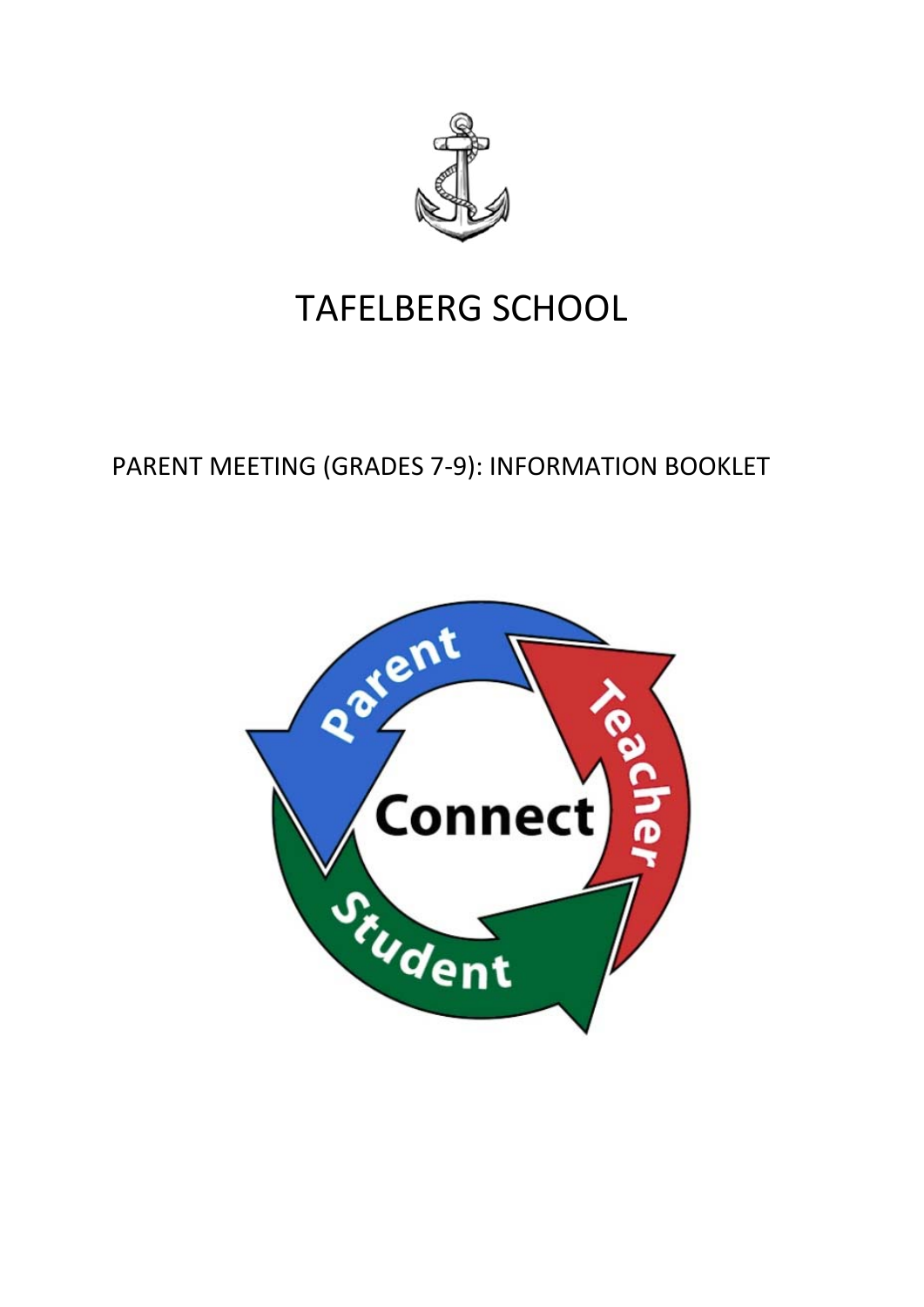#### Dear Parent

We look forward to providing a quality education to your child and working with you in the coming year. We want to get the best out of your child this year, but we will need their cooperation, and your support. We have no doubt that with their co‐operation and the vital support you provide from the home, we as a team, will attain success this year. Our primary objective is to give your child the best possible access to a difficult, crammed curriculum, in this the Senior Phase of their schooling. Our focus in 2022 will be to improve on the quality of the work and "passes" of our learners. We know we can count on your support. We hope you will find the following information useful in navigating the year ahead.

| <b>TEACHER</b>     | <b>CLASS TEACHER</b>                             | <b>SUBJECTS</b>                                  |  |
|--------------------|--------------------------------------------------|--------------------------------------------------|--|
| Mr Romanes         | 7.1<br>Register teacher                          |                                                  |  |
| Mrs Tutu           | 7.2                                              | Register teacher                                 |  |
| Mr Duvenhage       | 8.1                                              | Register teacher (8-9 EMS)                       |  |
| <b>Mrs Millard</b> | 8.2                                              | Register teacher                                 |  |
| Mr Eloff           | 9.1                                              | Register teacher, 7-9 Computers                  |  |
| <b>Miss Tilley</b> | 9.2                                              | Register teacher, LO & English Gr. 9             |  |
| Mr Last            | 10.1                                             | Register teacher, Gr. 8 Afrikaans, Gr. 8-9 Maths |  |
| <b>Miss Patel</b>  | 10.2                                             | Register teacher, English Gr. 9, 7-9 LO          |  |
| Mrs Tolken         | 11.1                                             | Register teacher, Gr. 7-8 Eng.                   |  |
| Mr Chikohomero     | 11.2                                             | Register teacher, Gr. 7-9 Technology, Gr. 8 NS   |  |
| Mrs Bester         | 12.1                                             | Register teacher, Gr. 9 Afr.                     |  |
| Mrs Marx           | 12.2                                             | Register teacher                                 |  |
| Mr Davids          | Creative arts Gr.7-9                             |                                                  |  |
| Mr Sickle          | Social Sciences Gr.7-9, EMS Gr. 7                |                                                  |  |
| Mrs Dippenaar      | <b>Natural Sciences Gr8-9</b>                    |                                                  |  |
| Mrs Lundie         | Deputy Principal                                 | Maths Gr. 8                                      |  |
|                    | of Junior School                                 |                                                  |  |
| Mr Abrahams        | <b>HOP</b>                                       | PE Gr. 7-8                                       |  |
| Mr Chaston         | 10-12 HOP<br>PE Gr. 7-8                          |                                                  |  |
| Mrs Steenkamp      | School Counsellor: Senior School (Grades 7 - 12) |                                                  |  |
| Mrs Woods          | 7-9 HOP, Afr. Gr. 7, Maths 7.1                   |                                                  |  |
| Mrs Benecke        | Deputy Principal of High School / Maths Gr. 7.2  |                                                  |  |
| Mr Benecke         | Principal                                        |                                                  |  |

#### **THE SENIOR PHASE STAFF**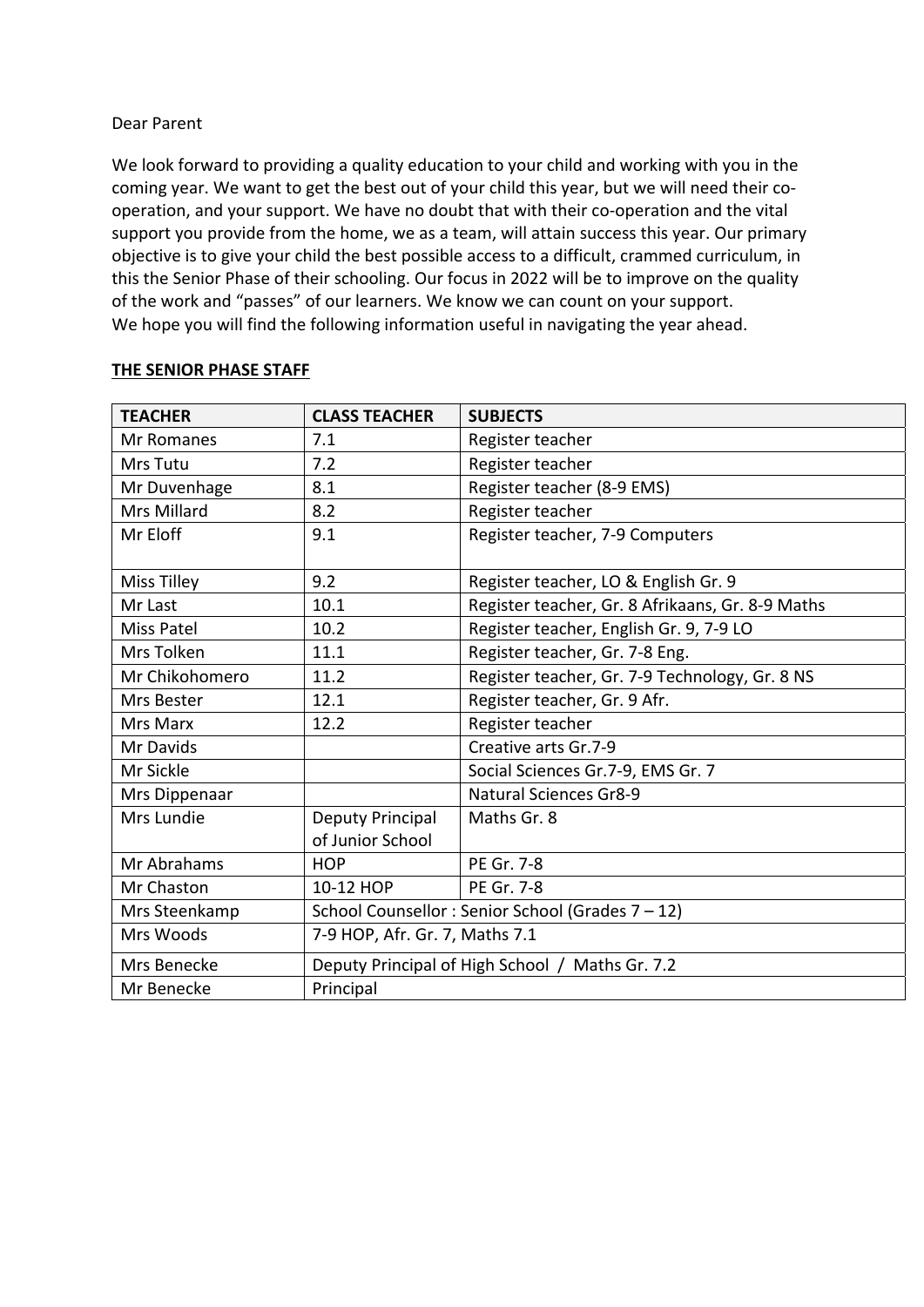#### **YOUR "GO TO" PEOPLE IN THE SENIOR PHASE**

Please always start all communications with the class/subject teacher, and then escalate if no answer/satisfaction is forthcoming. Remember too, to give teachers at least 24‐48 hours to respond to any emails. If no answer within that time‐frame, please resend the email and cc the Deputy into the email.

**Start with:** 

- Class / subject teacher
- Head of Phase
- Deputy Principal
- Principal
- $\bullet$  SGB

#### **E‐MAIL ADDRESS OF THE SENIOR PHASE STAFF**

| <b>TEACHER</b>     | <b>E-MAIL</b>                      |
|--------------------|------------------------------------|
| Mr Last            | jlast@tafelbergschool.co.za        |
| Mr Chikohomero     | pchikohomero@tafelbergschool.co.za |
| Mrs Tolken         | ttolken@tafelbergschool.co.za      |
| Mrs Bester         | abester@tafelbergschool.co.za      |
| Mr Davids          | odavids@tafelbergschool.co.za      |
| Ms Patel           | tpatel@tafelbergschool.co.za       |
| Mr Eloff           | celoff@tafelbergschool.co.za       |
| Mr Chaston         | bchaston@tafelbergschool.co.za     |
| Mrs Dippenaar      | edippenaar@tafelbergschool.co.za   |
| Mrs Lundie         | viceprin@tafelbergschool.co.za     |
| Mr Duvenhage       | eduvenhage@tafelbergschool.co.za   |
| Mrs Tutu           | ctutu@tafelbergschool.co.za        |
| Mrs Woods          | bwoods@tafelbergschool.co.za       |
| Mrs Benecke        | lee-anne@tafelbergschool.co.za     |
| Mr Sickle          | msickle@tafelbergschool.co.za      |
| Ms. Tilley         | ktilley@tafelbergschool.co.za      |
| <b>Mrs Millard</b> | hmillard@tafelbergschool.co.za     |
| Mr Abrahams        | wabrahams@tafelbergschool.co.za    |
| Mrs Steenkamp      | counsellor@tafelbergschool.co.za   |
| Mr Romanes         | dromanes@tafelbergschool.co.za     |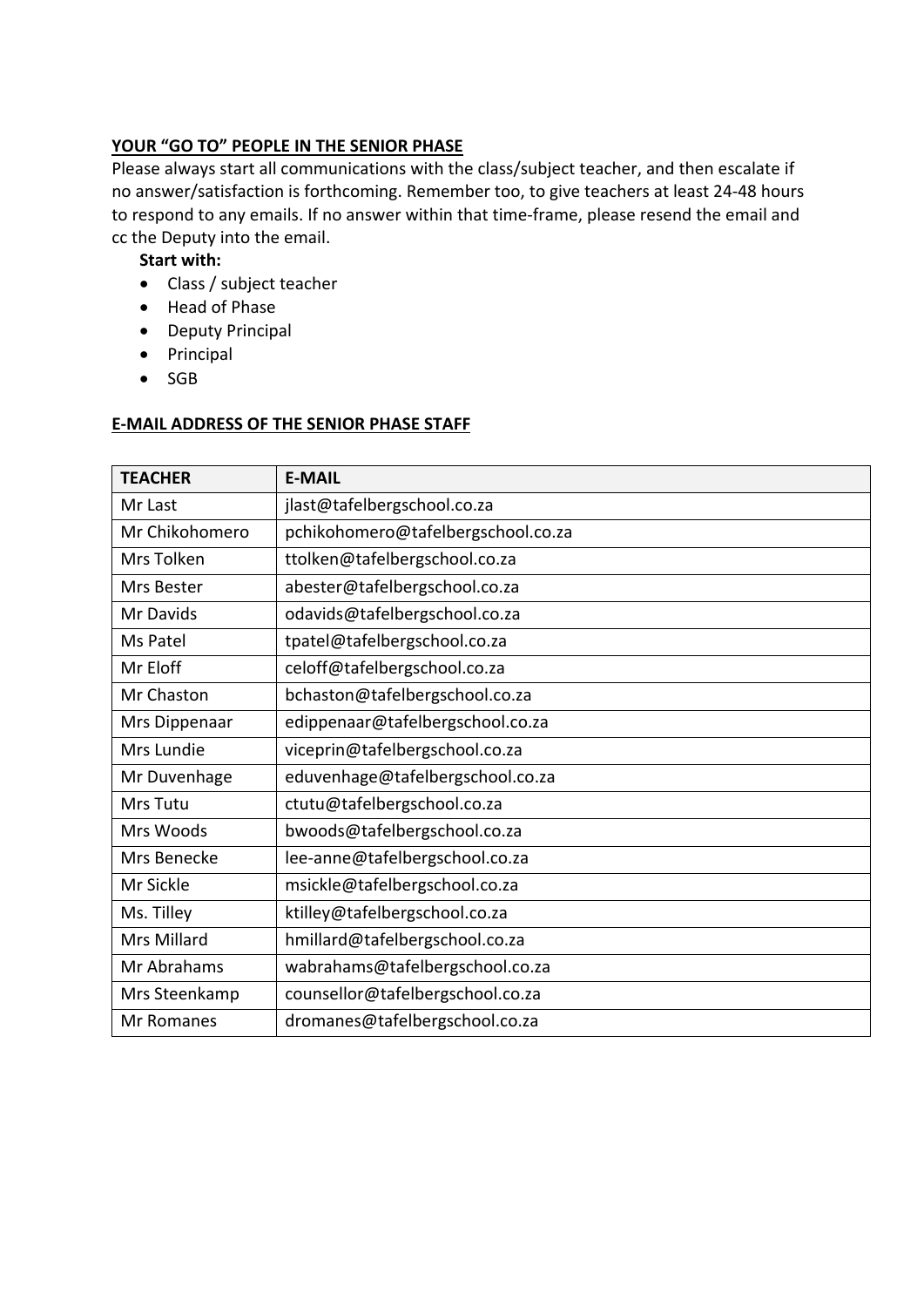#### **FORMS OF COMMUNICATION FROM TEACHER/SCHOOL TO PARENTS**

- Homework book
- Weekly Newsletter : on school website (every Tuesday)
- SMS service
- Emails
- Academic Term Report
- $\bullet$  ISP
- DT letters
- Telephone calls
- Letters / contracts
- Termly teacher-parent meetings
- FAT result schedule in front of note/work books
- Google Classroom
- Online minute book

#### **PASS / FAIL CRITERIA**

- **Home Language 50%**
- **Additional Language 40%**
- **Maths 40%**
- $\bullet$  3 x subjects 40%
- 2 x subjects 30%

#### **PROGRESSION OF LEARNING**

The learning process starts with the proper completion of homework tasks, which indicate to teachers whether the learner has understood a concept or section of work. This content/question technique is a skill the teacher wishes the learner to master for exam purposes. Thus, homework and informal assessments form the basis for FATs and finally year‐end examinations.

Please ensure your child does their homework to the best of his/her ability.

Doing homework and studying are not the same. They need to schedule study times, besides doing homework.

| <b>EXAMS</b>                |  |
|-----------------------------|--|
| <b>FATS</b>                 |  |
| <b>INFORMAL TESTS/TASKS</b> |  |
|                             |  |
|                             |  |
| <b>HOMEWORK</b>             |  |
|                             |  |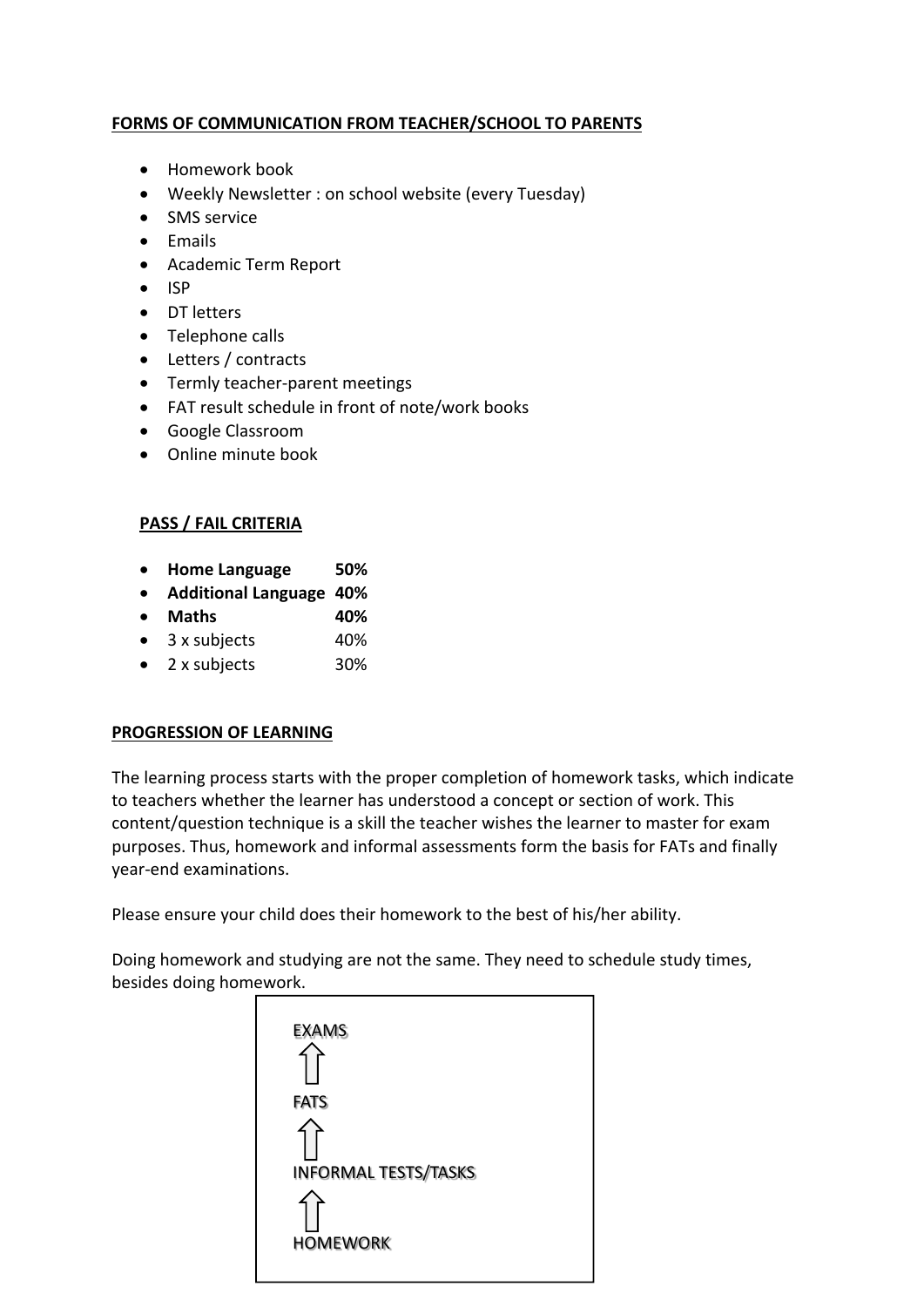Study Area:



- A quiet, uninterrupted space
- Well-lit and good ventilation
- A desk and chair you cannot learn lying in bed
- Must have pen and paper cannot learn by merely re-reading
- All the necessary resources e.g. pens, highlighters, paper, stapler, books et

#### **ASSISTANCE FOR OUR LEARNERS**

- 1. Class / subject teacher
- 2. School Counsellor
- 3. Learning Support Centre: Mrs Turner (Study methods, learning styles)
- 4. Subject notes given to learners
- 5. Audio notes on request from the Document Centre
- 6. Concessions and exam accommodations via the School‐Based Support Team (SBST)
- 7. After school and or break sessions
- 8. Power‐point presentations (as made available by teachers)
- 9. Online support via Google Classroom

#### **THE ROAD TO SUCCESS …**

To be successful academically, learners need to take responsibility for their own education, and not rely on the teacher "to make" them pass. They must be ACTIVE participants, and not passive onlookers.

- Listen and participate in class ask questions but do not disrupt lessons with poor behaviour or irrelevant discussions
- Keep notebooks up to date (notes stuck in) and neat
- Have all your equipment in class, every day
- Complete all homework assignments and FATs by due dates
- Be at school every day, and on time and prepared for every class
- Work independently, and do your own work do not copy
- Know your learning style
- $\bullet$  Be organised keep a diary
- $\bullet$  Draw up a study and homework timetable make studying a habit

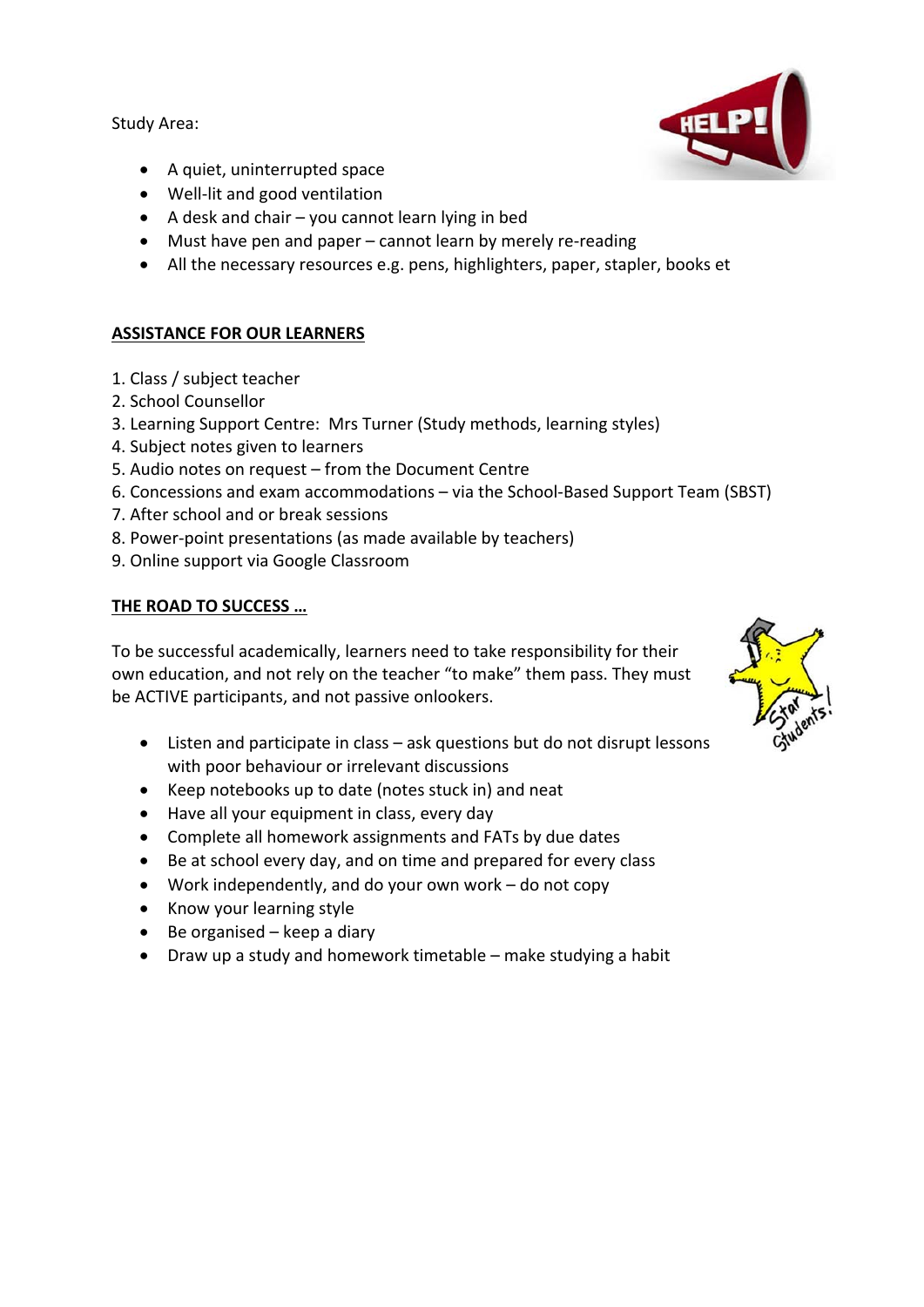#### **FOCUS 2022: IMPROVE QUALITY OF LEARNER OUTPUT**

This means we must all focus our attention and energies on improving the quality of learner outputs:

- The quality of answers given in informal and formal assessments, exams and homework
- The presentation of work
- Expand "deeper" knowledge

This can be achieved by:

- Taking care when completing questions, tasks, homework etc. do your best and check your work before handing it back. Work not meeting the expected standard will be handed back to be re-done within 24 hours
- Learners must raise their expectations and set realistic targets in each subject
- Be at school each day in class on time, prepared and ready to work
- Set aside a little time each day to study, especially during "off" days due to rotation.
- Read widely and watch the News bulletin on TV
- Prepare properly for class tests, FATs and examination

#### **TEXTBOOKS**

We will issue textbooks in each subject to each learner, and as per DBE and WCED instruction (Textbook Retrieval Policy), we need to retrieve all textbooks at the end of each academic year. Learners who lose or damage textbooks signed out to them, will replace said textbook(s) or pay the replacement cost of the textbook. The SA Schools Act states that parents/guardians will be held liable for any damage and or loss of school property (includes textbooks), as a result of the actions of their child.

#### **Please:**

- Purchase a sturdy school bag ensure the sides/bottom are rigid to protect books
- Cover all textbooks with plastic
- Parent, check textbooks once a Term
- Report any loss / damage to the teacher as soon as it occurs

#### **MEDICATION**

- Teachers cannot hand out medication without a signed consent form.
- Teachers cannot give leaners head-ache tablets or any other form of medication.
- If a learner needs to take extra medication, the learner must bring a letter to school. The letter only covers self-medication for 1 day.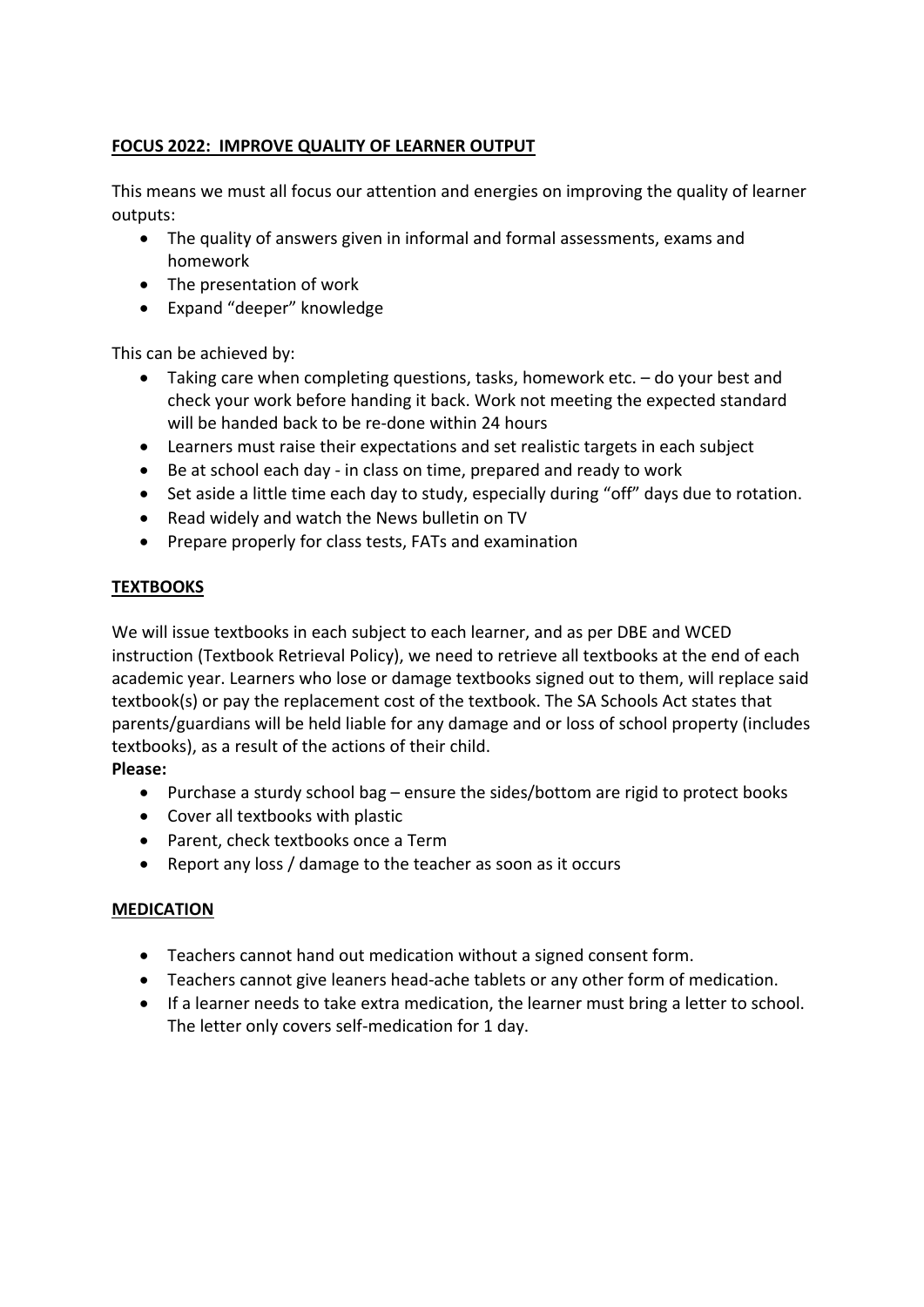#### **DISCIPLINE**

- **STARTS AT HOME**
- **SUPPORT THE SCHOOL STRUCTURES AND POLICIES:** Please make yourselves familiar with these polices as your child's corrective discipline is based on them. (SASA: "…misbehaviour is the responsibility of the parent …")
- **UNIFORM + APPEARANCE** (South African School's Act states that no learner is exempt from the school's Code of Conduct.)
- **UNACCEPTABLE LANGUAGE / COMMENTS**: Learners will face sanction
- **REFUSING TO CO‐OPERATE WHEN ASKED:** Learners will be removed from class for an hour and if he/she still refuses, they will be removed for the day and/or sent home.
- **DT:** Tuesday, Wednesday and Thursday. **DT CAN ONLY BE MOVED BY PARENTAL REQUEST.**  DT Slips must be returned and signed by a parent. SMS'S will no longer be sent out. If a child fails to attend DT, the DT will be doubled, and may result in a Saturday DT. Continuous infringement of the Code will result in Saturday DT.
- **CELLPHONES:** Any leaner caught with a cell phone/smartwatch during class time will have their cell phone/smartwatch confiscated for the rest of the term.
- **SOCIAL MEDIA / WHATSAPP ISSUES:** Please check your child's phone regularly. Please note that social media issues / WhatsApp issues are not the school's responsibility, but that of the parent.



#### **GENERAL**

- Please note that there are CCTV Cameras in all classrooms and in senior school passages. Footage from these cameras will be used in cases of infractions of the School Code of Conduct and or Classroom rules.
- Please use the drop-off / pick-up zones responsibly and be considerate of other parents and road users. Furthermore, do not park within the pedestrian crossings – use the parking bays. Lastly, should you enter the school grounds with a vehicle, please park in the designated parking area and **NOT** in the roadway or in front of the school foyer area.
- The SGB appeals to all parents to meet their financial obligation to their child's education. Without your school fees, we could not provide the academic and sport program we do at present, nor the safe and clean environment our children enjoy while at school.
- Please join the PTA we need new parent members. Without the PTA fundraising, we would need to raise school fees even more that we do at present. Contact Ms Patel for details on joining this dynamic team of moms and dads. Please sign up for a Woolworths MySchool Card and Makro Card – it's an easy way to raise funds.
- In line with WCED requests to save water, we have a water saving strategy at school. Please re-in force the need to save water, with your child.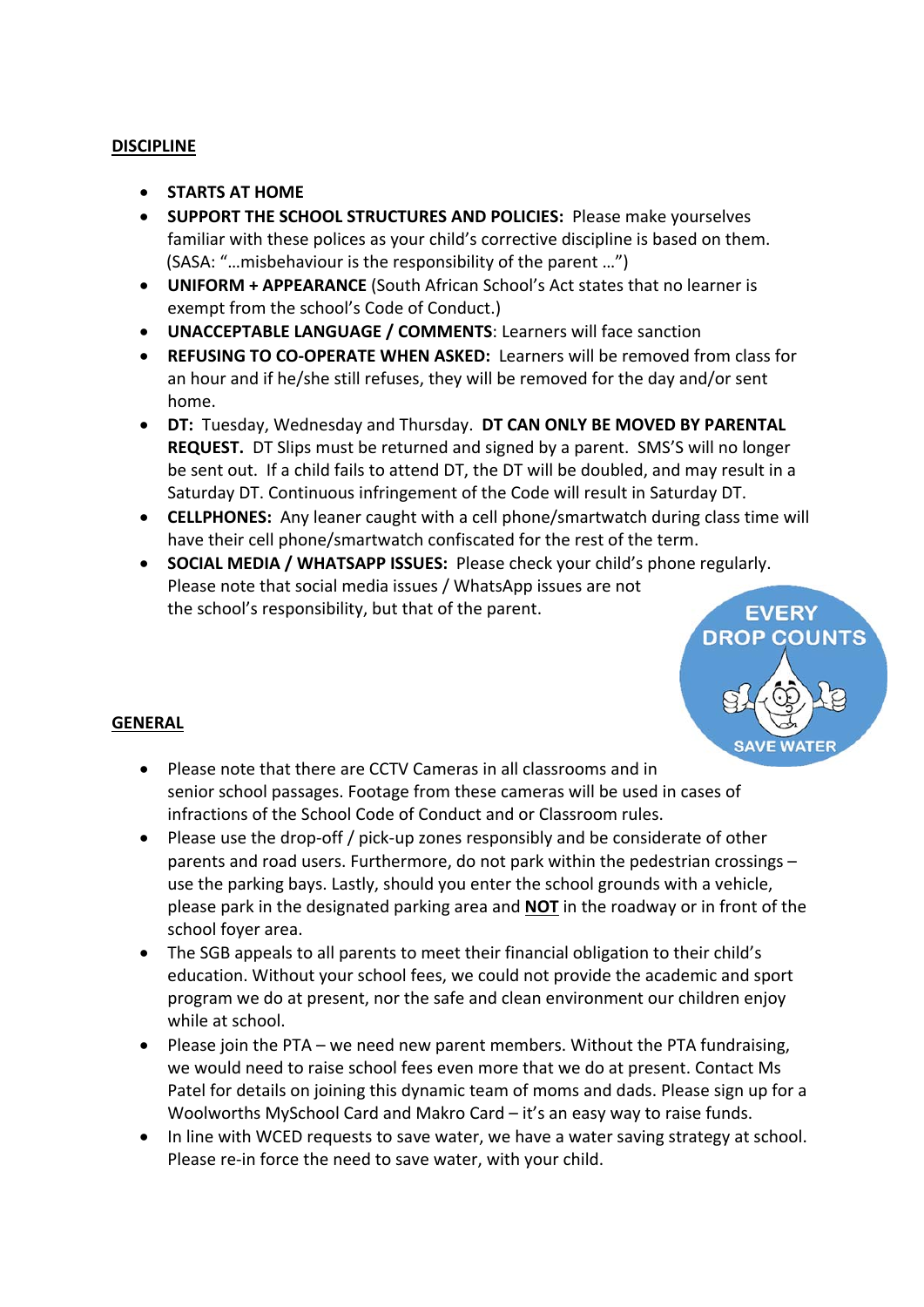#### **EXTRA‐MURAL PROGRAMME: 2022**

| <b>TERM1</b>          |                            |            |                                                                  |
|-----------------------|----------------------------|------------|------------------------------------------------------------------|
| Sport                 | Practice Days & Times      | Matches    | Coaches                                                          |
| Cricket               |                            |            |                                                                  |
| Snr                   | Tues & Thurs 15:00 - 16:00 | <b>NA</b>  | B Chaston, D McCulloch                                           |
| Swimming              |                            |            |                                                                  |
| Jnr                   | Tues & Thurs 15:00 - 16:00 | <b>NA</b>  | R Neethling                                                      |
| Snr                   | Tues & Thurs 15:00 - 16:00 | <b>NA</b>  | Le Grange, J Last                                                |
| Athletics             | Tues & Thurs 15:00 - 16:00 |            | O Davids D Romanes, M Gibbs, A Edwards, A Bester, A<br>Pretorius |
| <b>TERM 2 &amp; 3</b> |                            |            |                                                                  |
| Sport                 | Practice Days & Times      | Matches    | Coaches                                                          |
| Soccer                |                            |            |                                                                  |
| U12/U14               | <b>TBA</b>                 |            | O Davids                                                         |
| U16                   | <b>TBA</b>                 |            | M Gibbs                                                          |
| U19                   | <b>TBA</b>                 |            | W Abrahams                                                       |
| Girls                 | <b>TBA</b>                 |            | D Romanes, K Tilley                                              |
| Rugby                 |                            |            |                                                                  |
| Snr                   | <b>TBA</b>                 |            | B Chaston, D McCulloch                                           |
| Netball               |                            |            |                                                                  |
| Jnr                   | <b>TBA</b>                 |            | A Bester, A Edwards                                              |
| Snr                   | <b>TBA</b>                 |            | R Neethling, A Pretorius                                         |
| <b>TERM 4</b>         |                            |            |                                                                  |
| Sport                 | Practice Days & Times      | Matches    | Coaches                                                          |
| Cricket               |                            |            |                                                                  |
| Snr                   | <b>TBA</b>                 | <b>TBA</b> | <b>B Chaston, D McCulloch</b>                                    |
| Swimming              |                            |            |                                                                  |
| Jnr                   | <b>TBA</b>                 | <b>TBA</b> | T Koen, R Neethling                                              |
| Snr                   | <b>TBA</b>                 | <b>TBA</b> | Le Grange, J Last                                                |
| Athletics             | <b>TBA</b>                 |            | O Davids D Romanes, M Gibbs, A Edwards, A Bester, A              |
|                       |                            |            | Pretorius                                                        |

Learners must wear the correct sport kit items as prescribed.

Team/squad members must attend practices regularly and be available for all matches.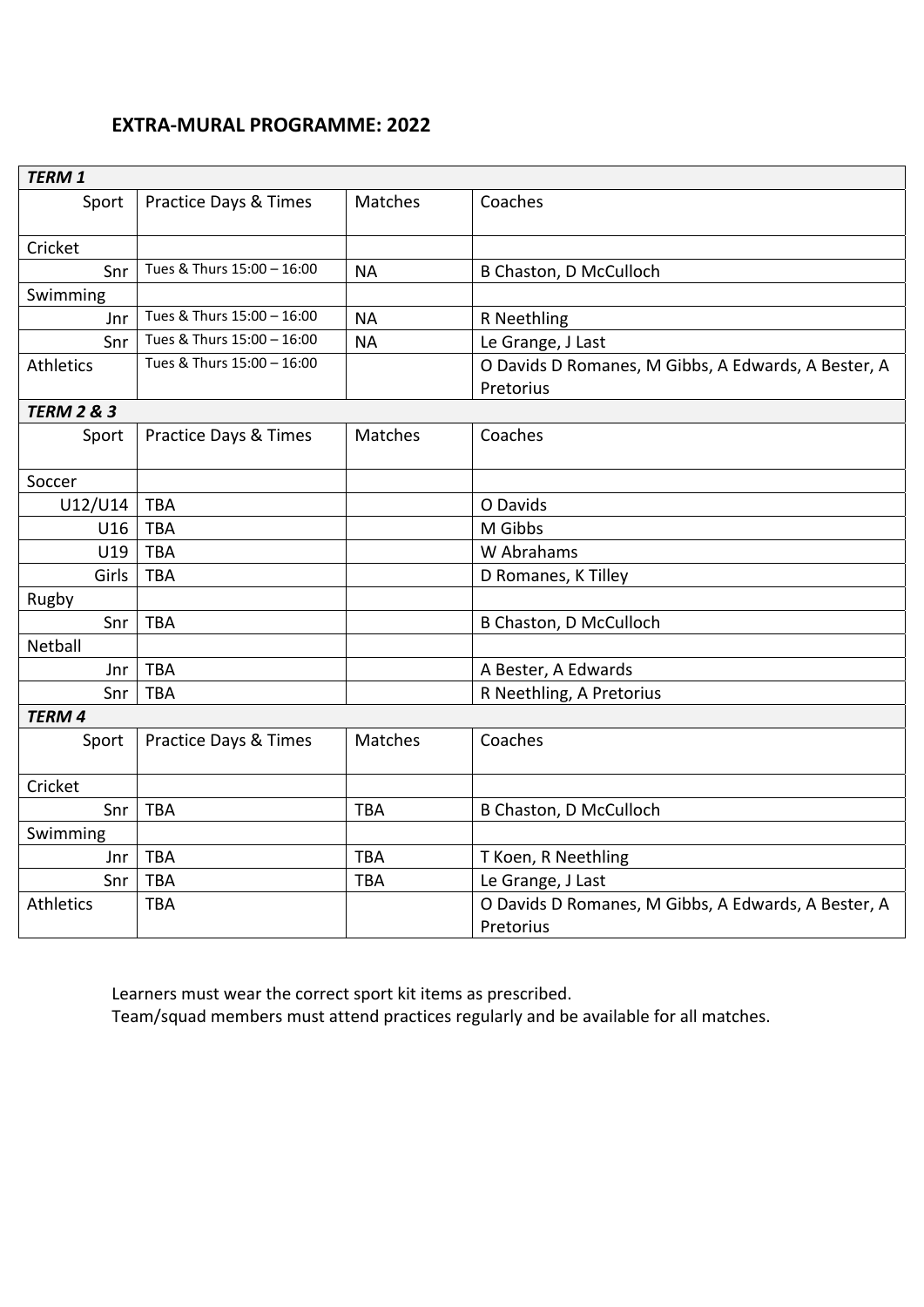### **SPORT INFORMATION: 2022**

#### A. Contact numbers

| Coach            | Team                          | <b>Number</b> |
|------------------|-------------------------------|---------------|
| W Abrahams       | Head of Sport                 | 063 7581 574  |
| <b>B</b> Chaston | Snr Rugby/Snr Cricket         | 082 9214 916  |
| D McCulloch      | Snr Rugby/Friday Program      | 074 1880 478  |
| D Romanes        | <b>Girls Soccer/Athletics</b> | 074 7211 877  |
| M Gibbs          | Jnr Cricket/ Snr Soccer       | 074 1119 082  |
| K Tilley         | Girls Soccer                  | 063 8906 450  |
| O Davids         | Athletics/U14 Soccer          | 060 6448 696  |
| R Neethling      | Snr Netball/Jnr Swimming      | 083 3709 282  |
| J Last           | <b>Snr Swimming</b>           | 072 4708 507  |

Please note the following:

- These numbers are only to be used to contact the coach about drop‐off times on match/practice days
- Coaches are *not to be contacted during lesson times* contact the school secretary should you need information about matches/practices etc.
- Do not abuse these numbers by contacting coaches about non-sport issues
- Furthermore, please do not contact them over weekends or during their private family time

#### B. Drop‐off points

| <b>SOUTH</b>               | <b>NORTH</b>               |  |
|----------------------------|----------------------------|--|
| <b>Athlone SAPS</b>        | Bay Side Mall              |  |
| Vangate Mall - McDonalds   | <b>McDonalds Millerton</b> |  |
| <b>KFC Grassy Park</b>     | <b>Vasco Station</b>       |  |
| <b>Blue Route Mall</b>     | N1 City                    |  |
| <b>McDonalds Ottery</b>    | Sable Square               |  |
| <b>McDonalds Pinelands</b> | Sasol Voortrekker Road     |  |
|                            | <b>Cape Town Station</b>   |  |

- The coaches / drivers will always endeavour to get your child to the drop‐off point on time, however, sometimes circumstances out of their control (traffic/delayed starting time etc.) may result in them not being at the drop-off point at the specified time. Please be patient and should they not contact you, please phone the coach.
- For your child's safety, please ensure you pick your child up at the designated drop‐ off point.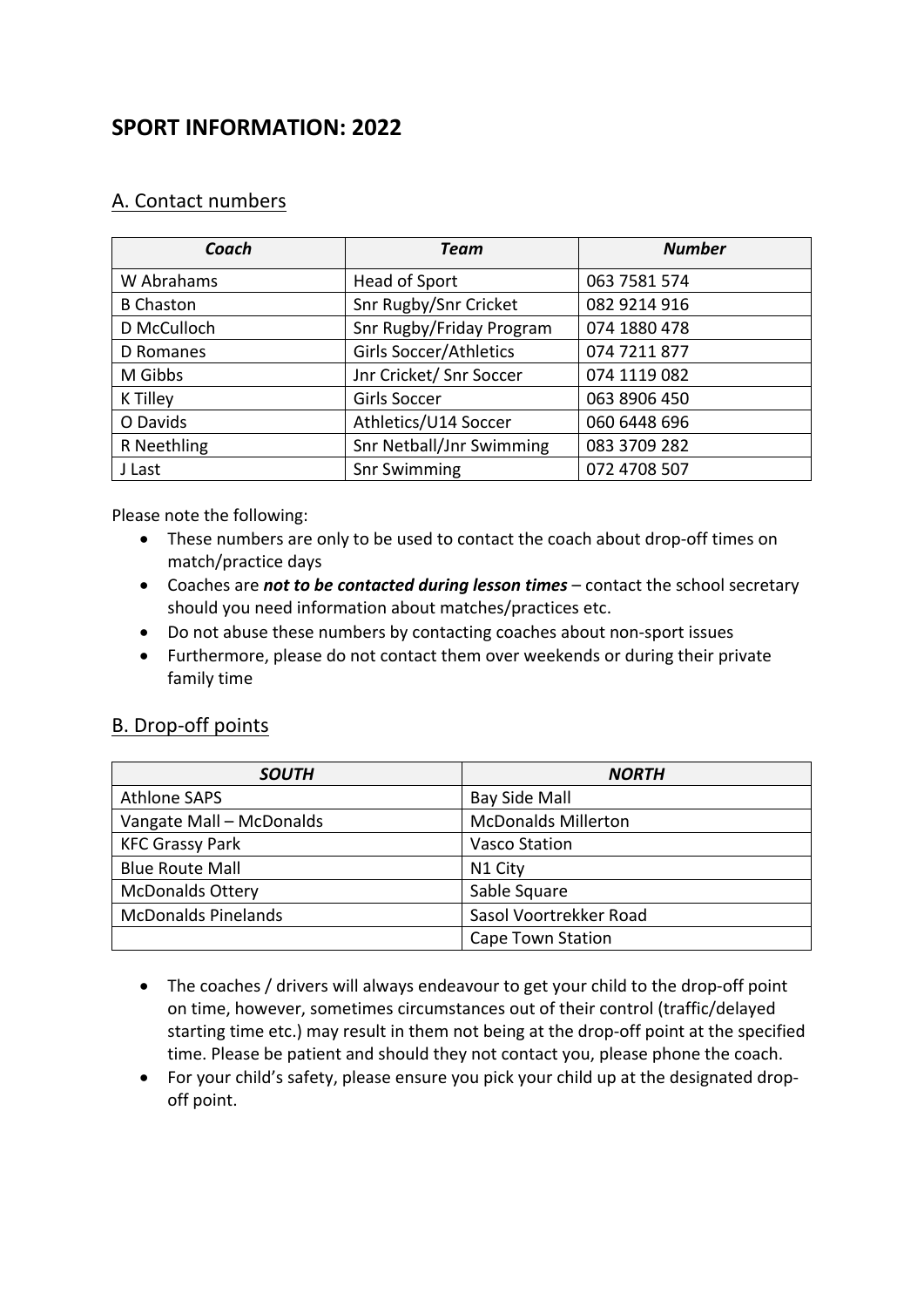# **SCHOOL TIMES: 2022**

| <b>GRADES</b> | <b>MON</b>     | <b>TUES</b>    | <b>WED</b>     | <b>THUR</b>    | <b>FRI</b>     |
|---------------|----------------|----------------|----------------|----------------|----------------|
| $1 + 2$       | $8am - 1:15pm$ | $8am - 1:15pm$ | $8am - 1:15pm$ | $8am - 1:15pm$ | $8am - 1:05pm$ |
|               |                |                |                |                |                |
| $3 - 6$       | 8am - 2:30pm   | 8am - 2:30pm   | 8am - 2:30pm   | 8am - 2:30pm   | $8am - 1:05pm$ |
|               |                |                |                |                |                |
| $7 - 11$      | 8am - 2:40pm   | 8am - 2:40pm   | 8am - 2:40pm   | 8am - 2:40pm   | $8am - 1:05pm$ |
|               |                |                |                |                |                |
| 12            | 8am - 2:40pm   | 8am - 2:40pm   | 8am - 2:40pm   | 8am - 2:40pm   | $8am - 1:05pm$ |